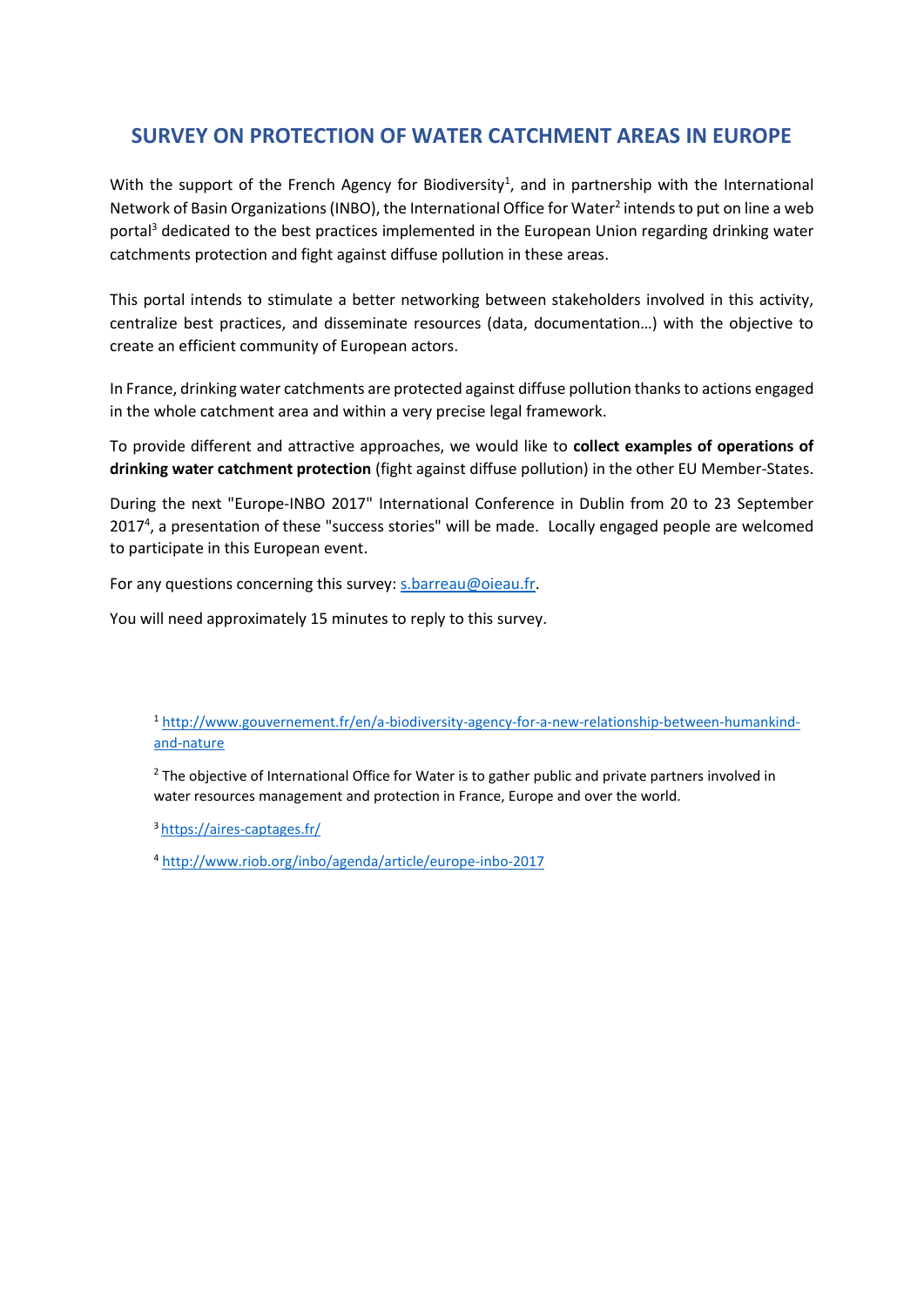*If any information are confidential, feel free to leave the answer blank.* 

#### **Introduction:**

Country:

Title of the operation (name of your water protection operation for water catchment area (s)):

A short summary of the operation of drinking water catchment protection (fight against diffuse pollution):

Key words:

#### **Context:**

Name of the catchment area(s) and its localisation (city, geographical situation…)

Description of the area where the operation takes place and feature of their territory (forest, urban area, main crops…):

Number of farmers present in the water catchment area:

Problems encountered (main water pollutants and original aims):

Water quality monitoring: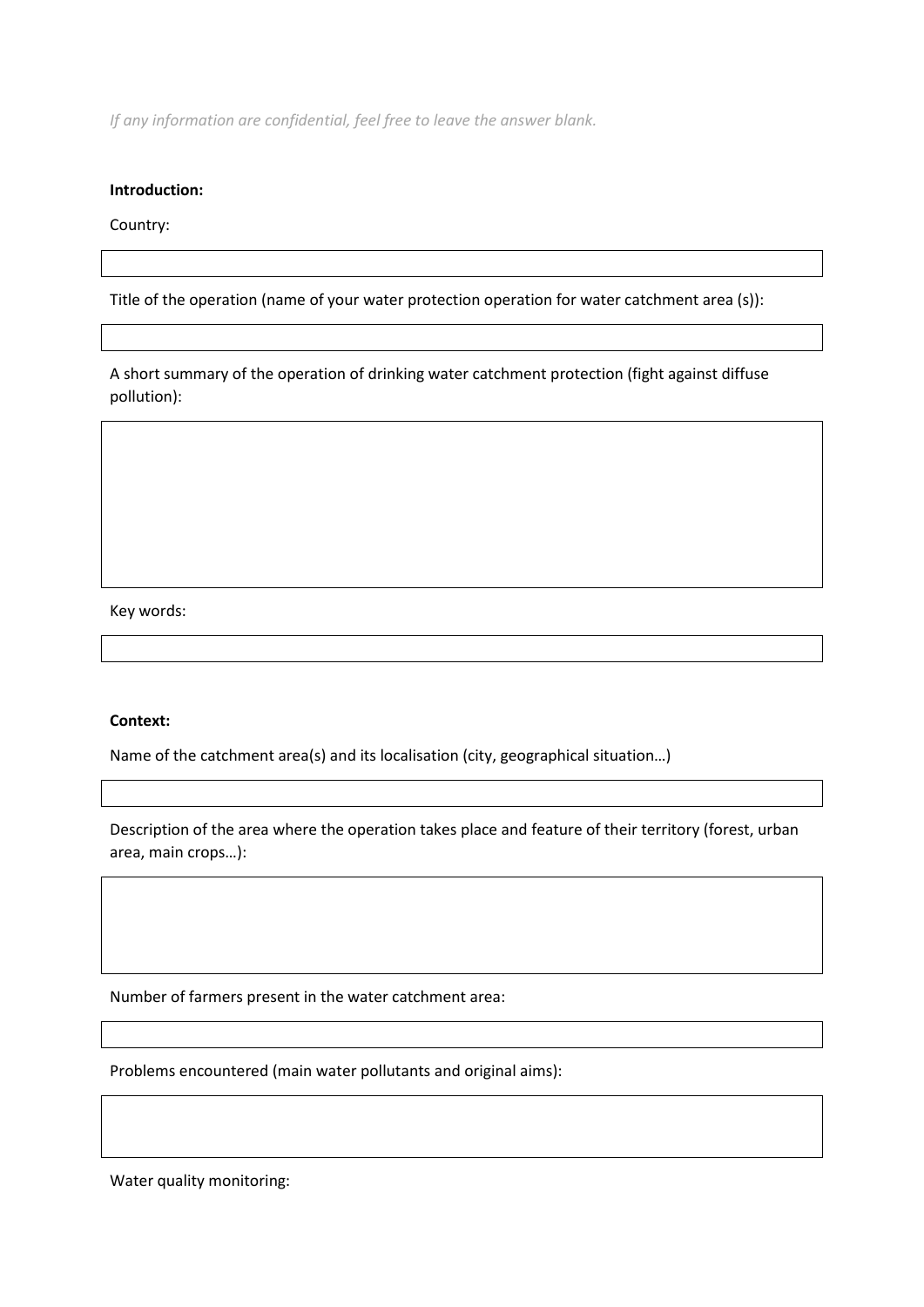Population served by this catchment for drinking water:

Operation: is it voluntary/compulsory (related to regulation):

Background/ history of the operation:

## **Description of the protection operation:**

Stakeholders involved (Organisations'name and department)

Technical partners:

Financial partners:

Project leader:

Other stakeholders:

Description of concrete actions (with the dates of the accomplishment):

Funding: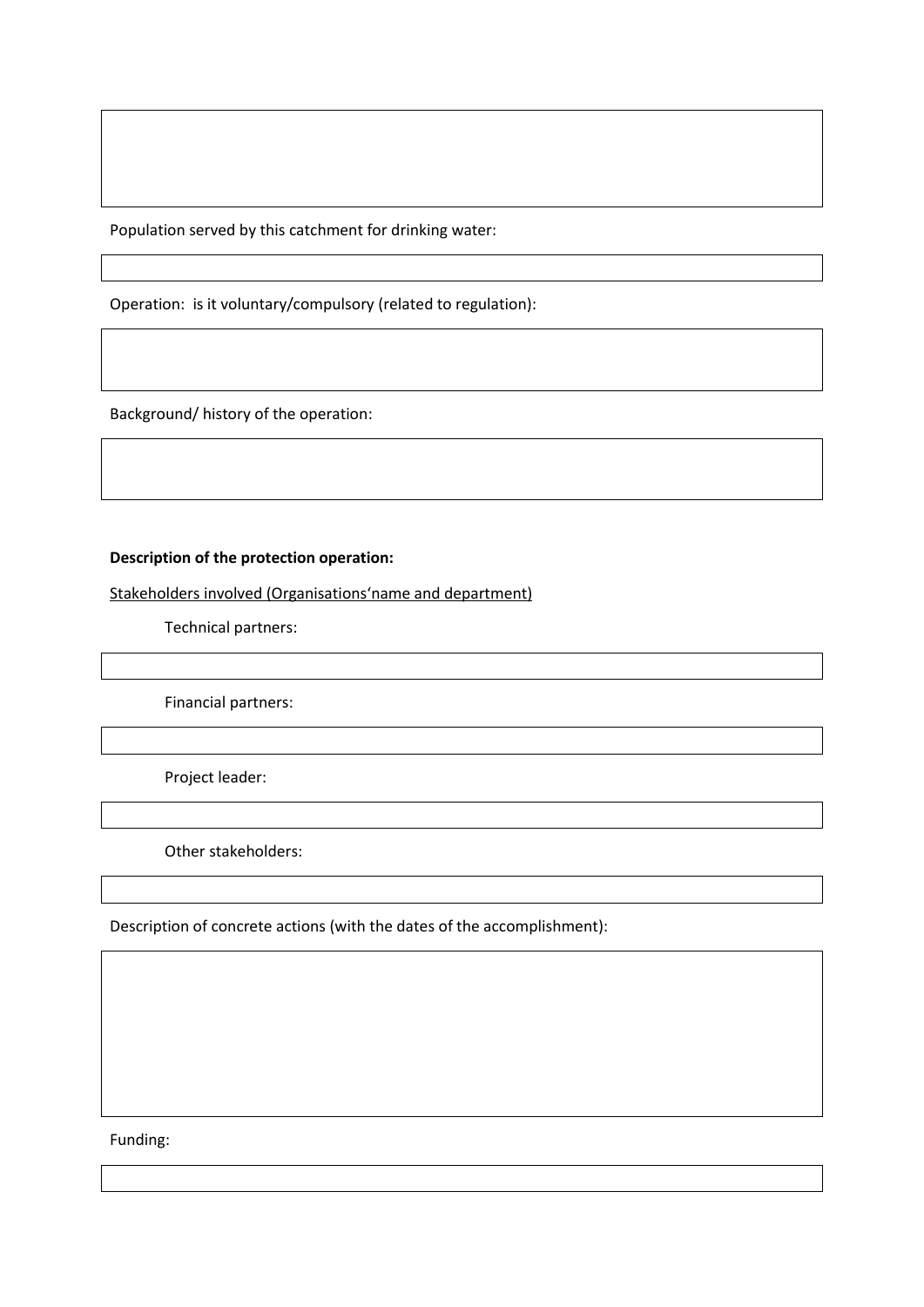Mains results (outcomes):

Examples: number of farmers engaged, enhancement of water quality…

Obstacles and difficulties:

Lessons and perspectives:

### **Additional information:**

What is your current position?

What are your contact details (address, telephone, email)?

Website:

Other useful contacts:

You can join any relevant pictures, documents… for a better understanding of your program.

If you have other innovative experiments for water protection operation in mind, please, let me know by forwarding this survey or by telling me which person I can contact? e-mail of your contact ?

Additional comments: